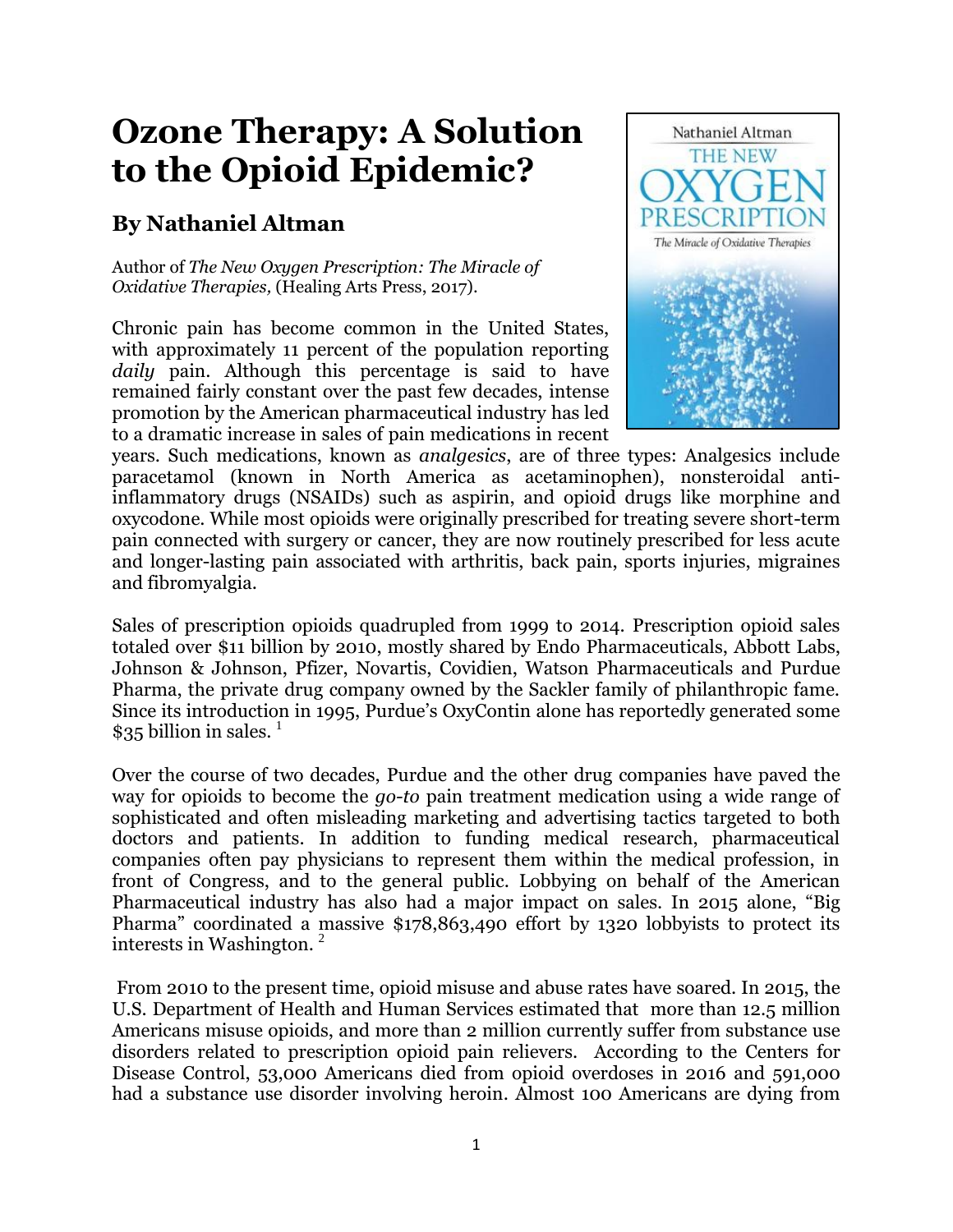opioid overdose (including heroin) *every single day*. 3 It is estimated that 23 percent of individuals who use heroin today were previously addicted to opioids. The deaths of some of America's most beloved celebrities have been linked to opioids, including Prince, Heath Ledger, Michael Jackson and Elvis Presley. Other well-known celebrities have fought addiction to opioids, including Jamie Lee Curtis, Rush Limbaugh, Courtney Love, Brett Favre, Nicole Richie, Wynona Ryder and Eminem.

By 2013, the annual economic cost of opioid misuse and addiction (including emergency room care, hospital stays, addiction treatment, law enforcement and lost productivity) was over \$78 billion, a number that is growing substantially every year. However, the human costs of the opioid epidemic cannot be calculated: family impoverishment, domestic violence, child neglect and abuse, as well as robberies (to pay for drugs), wrecked careers and destroyed lives. Although the U.S. government has declared the opioid epidemic a "public health emergency" many feel that it deserves to be classified as it truly is: a national disaster.

# **Big Pharma and Federal Government Collusion**

Government agencies responsible for health care and health policy in the United States are belatedly looking at ways to reduce so many needless deaths and long-term addiction. While the opioid crisis has been a growing threat since the 1990s, very little has been done to combat it. In July 2017, FDA commissioner Dr. [Scott Gottlieb](https://en.wikipedia.org/wiki/Scott_Gottlieb) stated that for the first time, pharmacists, nurses, and physicians, would have training made available on appropriate prescribing of opioid medicines, because opioid addiction had become the "FDA's biggest crisis."

After taking office, President Trump established the bipartisan *Commission on Combating Drug Addiction and the Opioid Crisis* to look into the opioid problem and make recommendations. On August 10, 2017, President Trump agreed with the Commission's report released a few weeks earlier and declared the country's opioid crisis a national emergency. And on September 1, 2017, Trump nominated Rep. [Tom](https://en.wikipedia.org/wiki/Tom_Marino)  [Marino](https://en.wikipedia.org/wiki/Tom_Marino) to be director of the [Office of National Drug Control Policy,](https://en.wikipedia.org/wiki/Office_of_National_Drug_Control_Policy) or "drug czar." But just seven weeks later on October 17, Marino withdrew his nomination following reports that he had been the chief architect behind a bill that protected pharmaceutical manufacturers and distributors and crippled the Drug Enforcement Administration's ability to combat the [opioid epidemic](https://en.wikipedia.org/wiki/Opioid_epidemic) in the United States. Many feel that such collusion between pharmaceutical companies and lawmakers is nothing less than a criminal conspiracy that should be prosecuted to the full extent of the law.

# **Ozone Therapy: A Viable Alternative to Opioids**

Over the past few years, media focus has concentrated on the role of Big Pharma, money and politics in helping to create the opioid epidemic. On October 30, 2017, *The New Yorker* published an explosive article ("Empire of Pain") about how the Sackler family's promotion of opioids generated billions of dollars and millions of addicts. Such articles are welcome. Yet the mainstream media has ignored one of the safest, most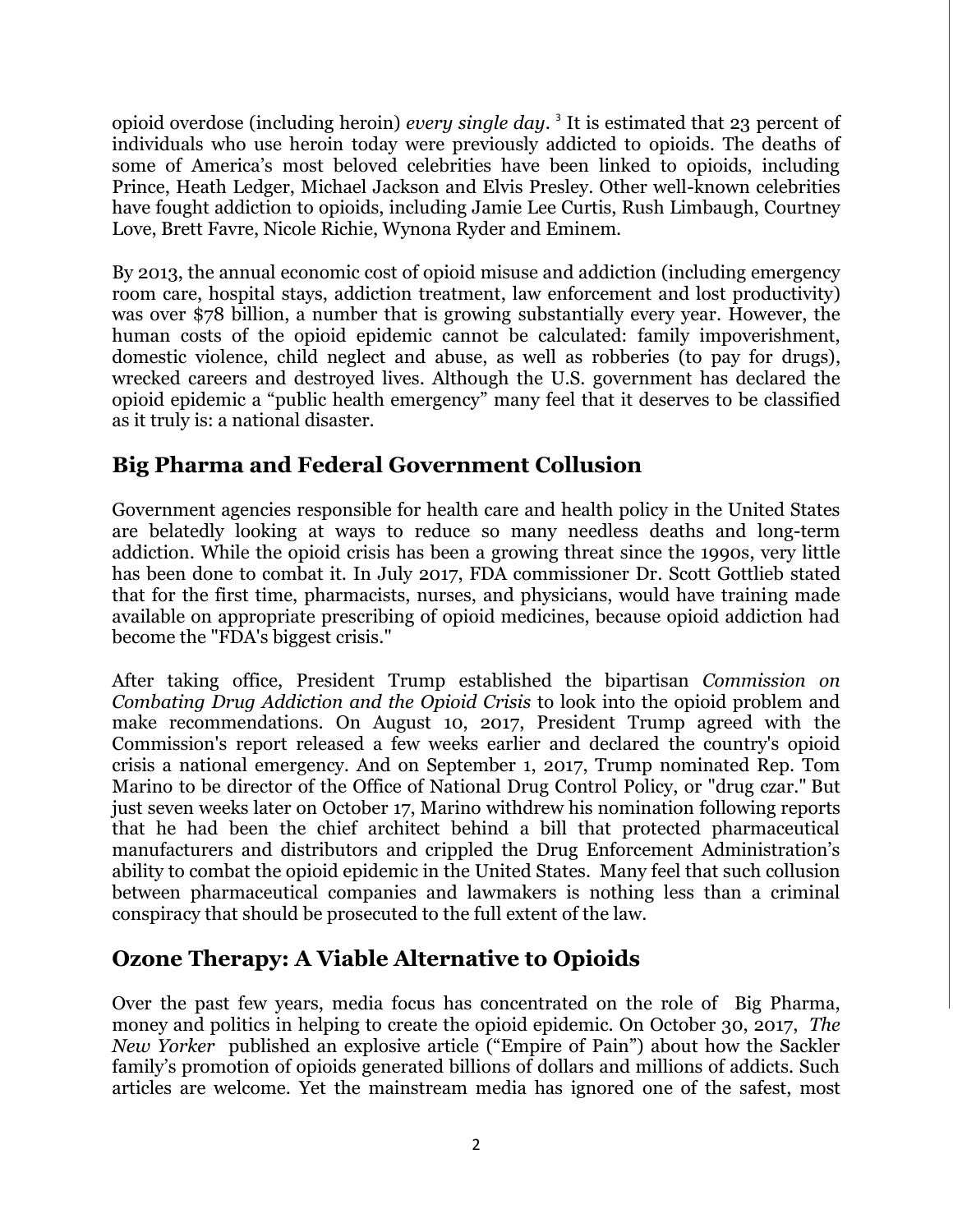effective and non-addicting alternative treatments for pain management that has been widely used in Europe, Asia and Cuba for decades: **ozone therapy**.

Ozone is an elemental form of oxygen occurring naturally in Earth's atmosphere. When it occurs in the upper atmosphere, ozone forms a protective layer that absorbs much of the sun's ultraviolet radiation. Ozone can also be artificially produced by passing an electrical charge through a specially-built condenser containing oxygen. Ozone generators produce ozone for many industrial uses, because it can kill harmful bacteria, fungi and viruses. Ozone has long been used to disinfect medical and laboratory equipment, sanitize fruits and vegetables, clean wastewater, purify drinking water and even reduce pesticide residues in fruits and vegetables.

Although ozone gas can be harmful when inhaled, it has many therapeutic effects when used in medical treatment. Ozone's mechanism of actions include inactivation of bacteria, viruses, fungi, yeast and protozoa, stimulation of oxygen metabolism in the body, and activation of the immune system.

Ozone therapy has been utilized in medical practice for over a century, mostly in Western Europe, Russia and Cuba, with a record of over 15 million treatments. In many countries in Europe- including Germany, Italy, France and Spain- it is part of the medical mainstream. When properly administered, ozone therapy s among the safest medical procedures. A German study of 5 million medically administered ozone treatments found that the rate of adverse side effects is .0007 per application, lower than any other type of medical therapy. <sup>4</sup> [Ozone therapy](https://www.austinozone.com) has been researched extensively, primarily in Europe, the Middle East, Asia and Cuba. Hundreds of articles have been published in reputable peer-reviewed medical and scientific journals. Many can be found on Pubmed, an online resource maintained by the United States National Library of Medicine.

How does ozone work in the human body? Ozone is a type of superactive oxygen. When it reacts with body fluids like moisture in skin, mucous membranes or blood plasma, it generates a number of chemical messengers (such as antioxidants and polyunsaturated fatty acids) and produces hydrogen peroxide and *reactive oxygen species* or ROS. They, in turn, produce what is known as *transient oxidative stress* and longer-term reactions that strengthen the immune system and increase oxygen delivery to the body's cells. When hydrogen peroxide or ozone break down into these various oxygen subspecies, they contact anaerobic viruses and microbes [i.e. viruses and microbes that have the ability to live without air], as well as diseased or deficient tissue cells. They oxidize these cells while leaving the healthy cells alone.

Because therapeutic ozone works primarily to enhance the body's immune response, it offers a tremendous range of medical applications. According to *The Madrid Declaration on Ozone Therapy* released in June 2015- the first document of its kind to present unified recommendations from the world's leading ozone researchers and clinicians- the following conditions or diseases have been treated successfully with ozone therapy, either alone or in combination with other therapies. Many of these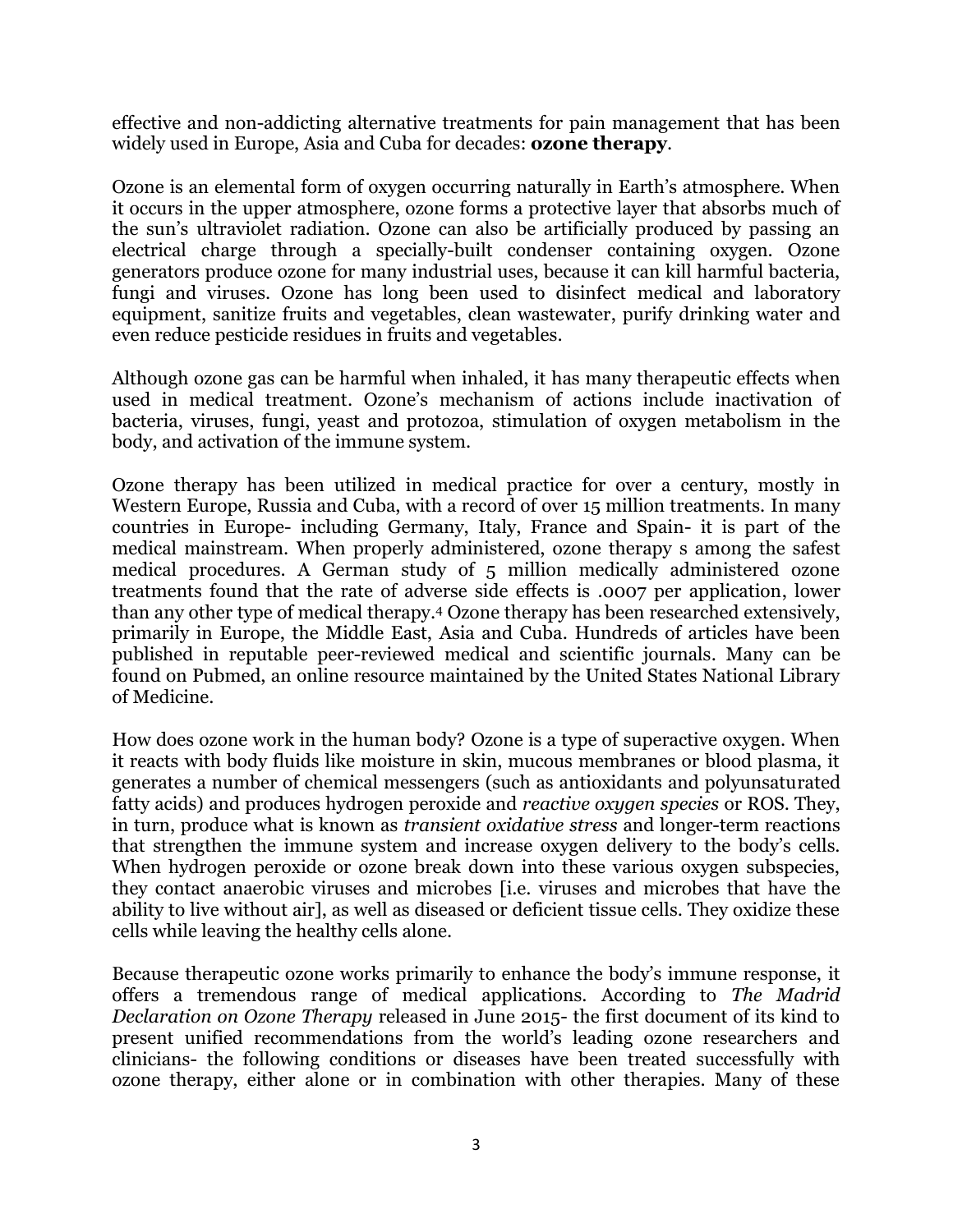problems can also respond to hydrogen peroxide- another type of "oxygen therapy"- as well.

They include spinal diseases, including herniated disc and spondylolysis; orthopedic diseases and localized osteoarthritis; painful disorders of musculoskeletal soft tissue; gonoarthrosis; pathologies of the tendons (including tennis elbow and jumper's knee); carpal tunnel syndrome; diabetes, diabetic foot and diabetic-related ulcers; chronic fatigue syndrome and fibromyalgia; Ménière's disease*;* advanced ischemic diseases and lower limb arterial ischemia; age-related macular degeneration; dental cavities, particularly in children; ostromyelitis; pleural emphysema; abscesses with fistula, infected wounds, bedsores, ulcers and burns; acute and chronic infectious diseases, including hepatitis, HIV-AIDS, herpes, papilloma virus infections, nail fungus, candida, giardia and athlete's foot. Ozone therapy has also been prescribed to help treat cancerrelated fatigue (to be integrated with conventional cancer treatment) and asthma. Individual researchers have also found these therapies to be effective in treating cancer, hepatitis, Alzheimer's disease, emphysema and Parkinson's disease.<sup>5</sup> Therapeutic ozone and hydrogen peroxide have also become increasingly popular among dentists and veterinarians.

# **How is Ozone Administered?**

The three primary methods of ozone delivery to treat pain have been administered to literally millions of patients. When utilized according to established protocols by certified practitioners, ozone is among the safest of medical therapies:

 1. Major Autohemotherapy (MAHT), which involves removing about one half pint of blood from the patient, adding ozone and oxygen to the blood, and infusing the blood back to the patient. It becomes, in essence, a type of "auto-vaccine." MAHT is used primarily to treat systemic disease, but can be effective in other conditions as well.

 2. Rectal insufflation, in which ozone and oxygen is administered as an enema. The ozone/oxygen mixture first reacts with the large intestine and beneficial chemical reactions follow. Its scope of treatment is similar to MAHT.

 3. Intra-articular injection, which call for a mixture of ozone and oxygen to be injected directly into a joint, such as the finger, elbow, shoulder or knee. Other treatments involve injections into or between the vertebrae. Intra-articular injections have been found to be very effective in treating many pain-related syndromes that Americans suffer from today connected to arthritis, sports injuries, sciatica and lumbar pain.

#### **Ozone's Two Pathways: Relieving Pain while Treating the Underlying Cause**

Although physicians have long focused on ozone's ability to treat disease, a beneficial "side effect" of ozone therapy is its ability to reduce pain.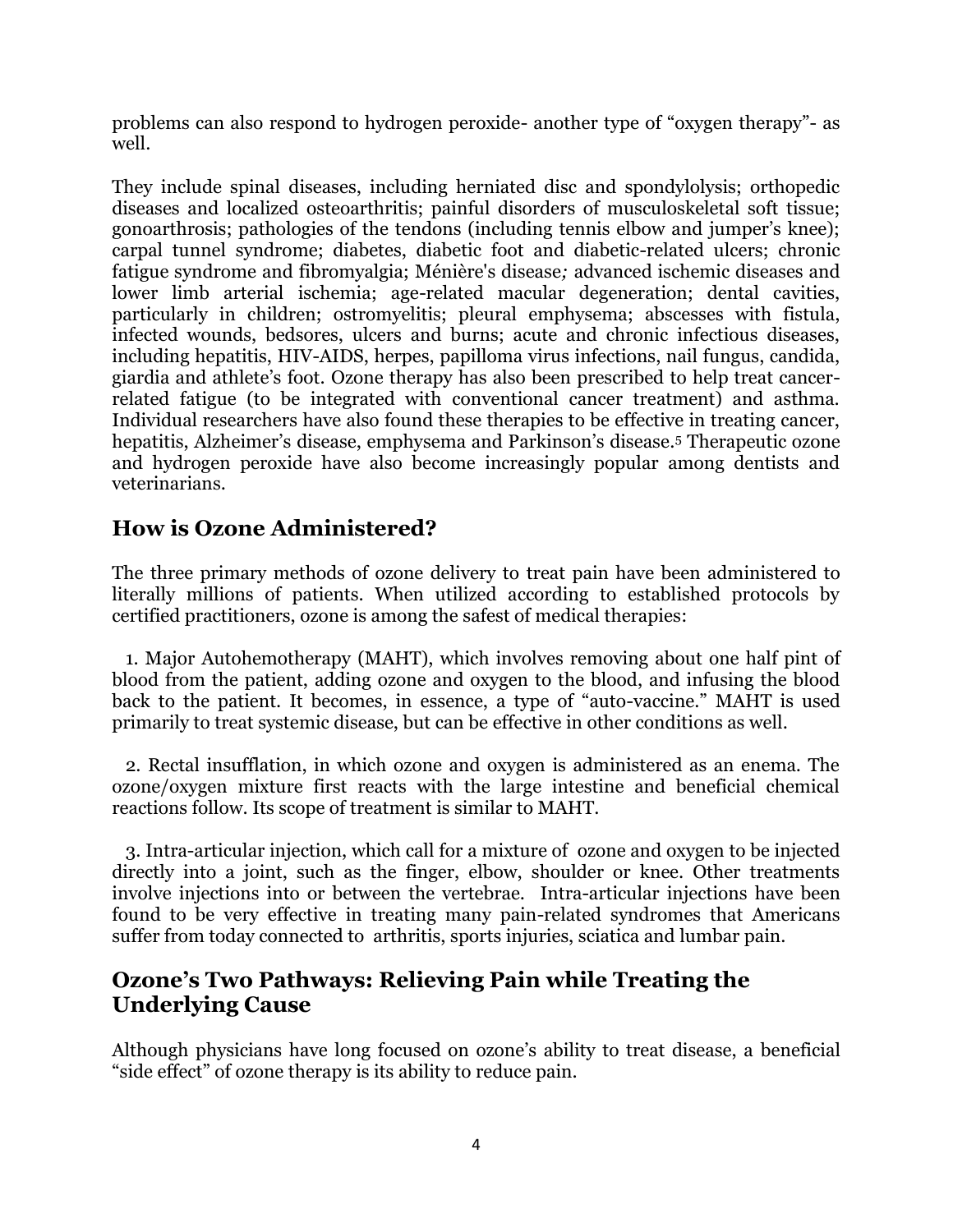One of the earliest North American findings related to ozone and pain reduction took place in Canada during AIDS trials conducted by the Canadian Department of Defence in 1990, when the analgesic effects of ozone were discovered unexpectedly. Capt. Michael E. Shannon, M.D., who coordinated the study (Shannon later served as Deputy Surgeon General of Canada) said, "Inadvertently, we discovered that this particular type of therapy has an incredible effect, a very pronounced effect in managing pain. It has a very potent analgesic effect."<sup>6</sup>

In addition to treating systemic health problems like heart disease, hepatitis and diabetes, medical ozone has been used successfully to treat joint pain and other types of pain primarily in Europe- where laboratory and clinical research in ozone therapy are sponsored by the government and medical schools- for over forty years. But here in the United States, oxygen therapies like ozone and hydrogen peroxide are recognized as ―experimental‖ and physicians have been discouraged to use them. There is also little or no funding for ozone research due to opposition from Big Pharma that has a powerful influence over government health policy and funding for university research.

A study by researchers of the University of Ancona in Italy and Cairo University in Egypt focused on understanding the mechanism behind ozone's proven clinical ability to reduce pain. Fifty-two patients suffering from shoulder, cervical, and low back pain were chosen for this study, and each received subcutaneous injections of oxygen and ozone.

Although pain among patients was relieved, the focus of this study was on how pain was mediated with ozone. The researchers concluded that the analgesic mechanism of ozone involves two important steps:

- 1. A short-term mechanism that may correspond with the direct oxidation on biomolecules.
- 2. A long-term mechanism that may involve the activation of anti-oxidant pathways. 7

I mentioned earlier that one of the major methods of treating joint pain involves intraarticular injections containing small amounts of ozone and oxygen, either alone or with other therapeutic substances. Medically, it is known as either *regenerative injection therapy* (RIT) or *proliferative therapy*. An American variation, known as *Prolozone Therapy,* was developed by Frank Shallenberger M.D. and is taught to physicians through the American Academy of Ozonotherapy. In RIT, ozone gas is injected directly between the joints, primarily those of the painful knee, elbow, finger or shoulder, or between or into the vertebrae. Intra-articular injection has been used primarily by physicians in Europe, Asia and Cuba to treat rheumatoid arthritis, knee arthrosis, rheumatism, sciatica, traumatic knee disorders, lumbar disc pain and other joint diseases.

A major controlled clinical trial on oxygen-ozone therapy to treat pain from a herniated lumbar disc was done at Bellaria Hospital in Bologna, Italy, and reported in the *American Journal of Neuroradiology* in 2003. Six hundred patients suffering from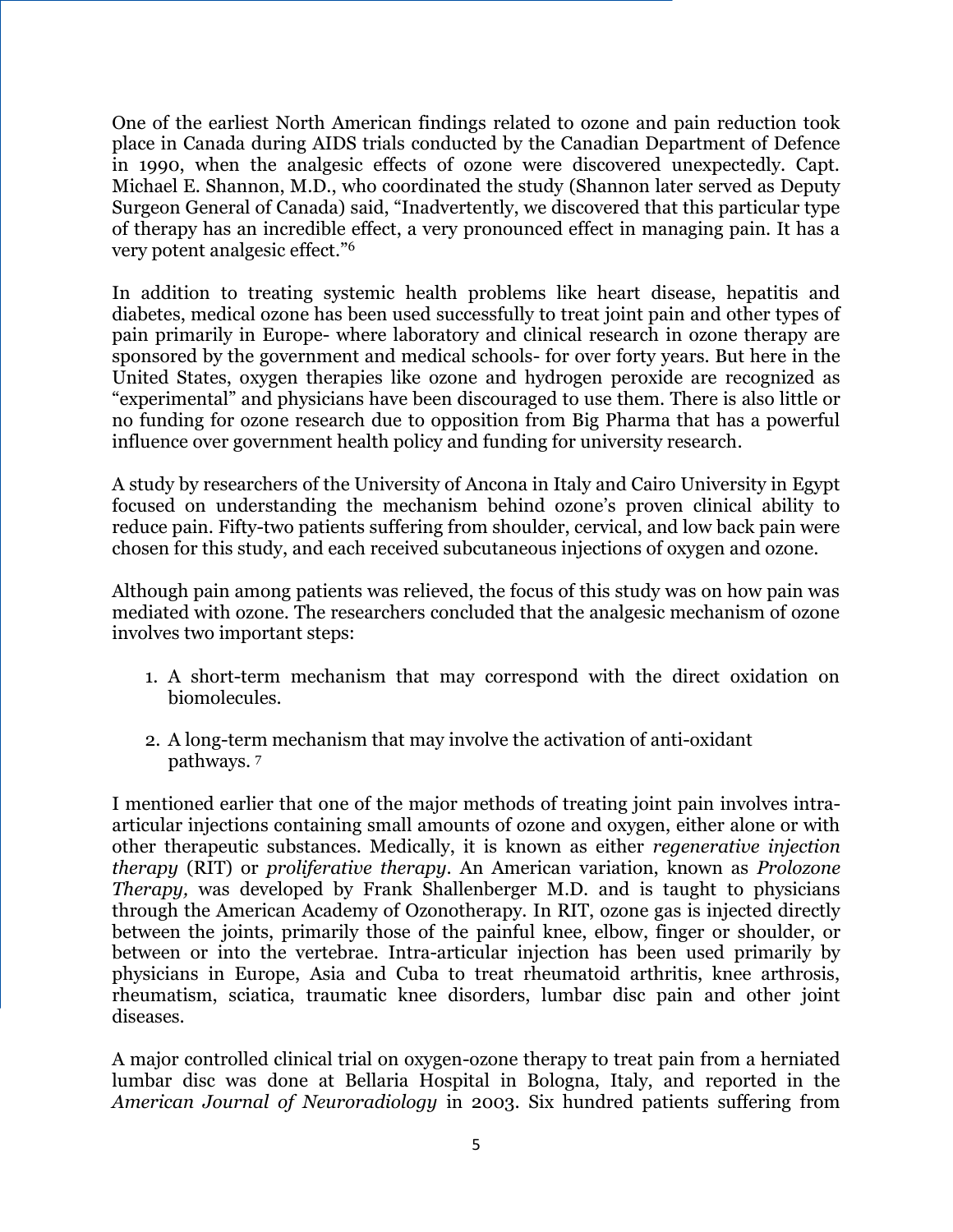herniated discs were treated with a single session of oxygen-ozone therapy. The first group of three hundred (Group A) was given only ozone. In addition to ozone, the other half (Group B) received a corticosteroid and an anesthetic.

Both groups were evaluated six months later. In Group A, treatment was a success (i.e., excellent or good outcome) in 70.3 percent and considered a failure in the remaining 29.7 percent of patients. In Group B, treatment was successful in 78.3 percent and a failure in 21.7 percent. The researchers concluded that the combined use of ozone and steroids provides the best results and added: "Oxygen-ozone therapy is a useful treatment for lumbar disc herniation that has failed to respond to conservative management."<sup>8</sup>

An article in *Medical Hypothesis* addressed the safety and effectiveness of RIT in treating painful ligaments and joints. The authors wrote that ozone dissolves in body fluids and immediately reacts with biomolecules that generate messengers responsible for biological and therapeutic activities. They continued, "The results are an antiinflammatory response, which also results in a similar trophic [promoting cellular growth or survival] reaction to that of RIT. It is logical to expect that combining these two modalities [RIT plus minor or major autohemotherapy] would result in enhanced healing and therefore improved clinical outcomes."<sup>9</sup>

Other types of pain- especially pain caused by migraines and fibromyalgia- are treated with major autohemotherapy (MAHT) and rectal insufflation. Both are often used for a wide variety of systemic health problems, including arterial circulatory disorders, general immunoactivation, adjuvant cancer therapy, diabetes and hepatitis A, B and C. While not popular among Western practitioners, Russian doctors often favor ozonated saline, which is infused into the patient.

### **How Oxygen-Ozone Treatment Works: Disc Pain**

Disc pain is said to affect almost 80 percent of the world's adult population. When it comes to treating disc pain, oxygen-ozone gas is normally given via an injection into the herniated disc. A needle delivers the treatment directly to the disc, and it reduces the volume within the disc. This is due to the oxidation of proteoglycans, which are proteins found within the gel-like center of the disc. When disc volume is reduced, the pressure on nerves is also reduced. This, in turn, lowers the amount of pain. When it comes to treating symptoms exacerbated by chronic pain, ozone is believed to act as a type of "chemical acupuncture" or "reflex therapy."

Writing in the journal *Pain Physician,* Vahid Eslami, M.D. and Vafa Rahimi-Movaghar, M.D. of the Tehran University of Medical Sciences in Iran outlined the four major ways that oxygen-ozone injections are successful in treating herniated intervertebral disc (HID) disorders:

1. Ozone has an effect on the inflammatory cascade by altering the breakdown of arachidonic acid to inflammatory prostaglandins. As a result, by reducing the inflammatory components, there is a subsequent decrease in pain.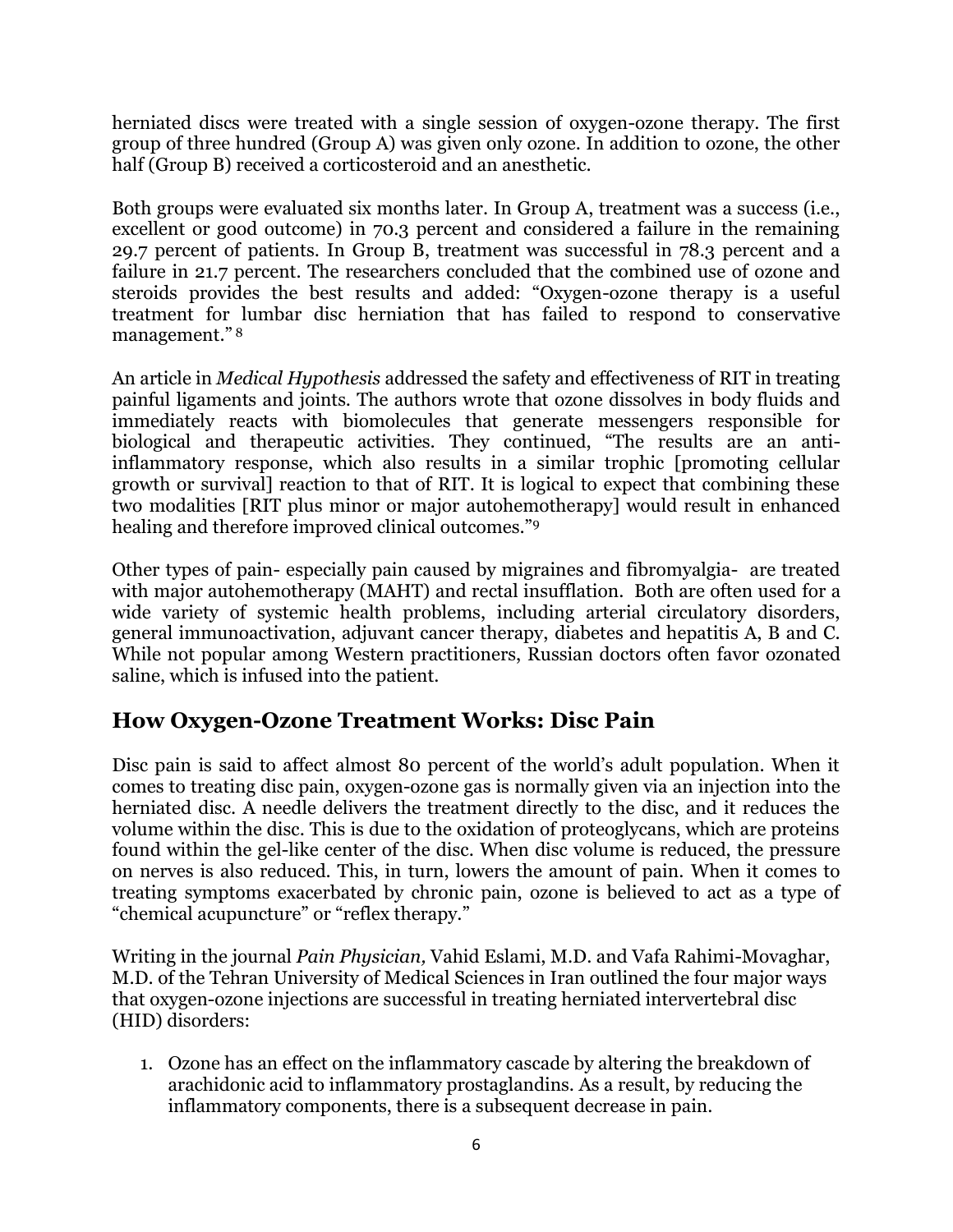- 2. Herniation can impinge on the venous and arterial flow and cause phlebostasis and arteriostenosis, which leads to a serious hypoxemia of the area. By applying the ozone to the herniated site, hyper-oxygenation of the area occurs, which reduces the pain by direct and indirect mechanisms.
- 3. This mechanism of action is the direct effect of the ozone as a rapid and strong oxidizing agent. The ozone molecule breaks down some of the glycosaminoglycan chains in the nucleus pulposus and reduces their ability to hold water, thereby diminishing the size of the herniation and subsequently contributing to pain relief.
- 4. The stimulation of fibroblastic activity by ozone will result in the initiation of the repair process by stimulating collagen deposition. <sup>10</sup>

Ozone injections to treat joint and back pain are generally more effective than autohemotherapy, which focuses on diseases that affect the body as a whole. According to Dr. Velio Bocci, Professor Emeritus of Physiology at the University of Siena in Italy, ―…The use of ozone [injections] in orthopedics has witnessed a far swifter success than the practice of ozonated autohemotherapy for systemic dysfunction: such a discrepancy can be explained by the rapid disappearance of pain achievable in most cases after a single intradiscal injection of ozone, even if further studies are necessary to demonstrate the persistency of effects of ozone therapy over time." 11

### **Ozone: A Promising Cure for Migraine Headaches**

Approximately 14 percent of the population suffers from this pathology with a peak incidence between 25 and 55 years of age. In addition, migraine headache is very common in children and adolescents, particularly among teenagers whose prevalence is estimated around 8-23 percent.

A Russian study conducted by Dr. S. A. Kotov conducted a randomized clinical trial to see whether ozone therapy can help relieve symptoms of migraine. Sixty-eight adult migraine sufferers were chosen for this study: forty patients received eight to nine infusions of ozonated saline solution at a concentration of 1,200 µg/l, and a control group of twenty-eight received infusions of saline without ozone.

The intensity of headache, expressions of anxiety, state of vessels in the brain, and other biochemical indices were evaluated. Dr. Kotov found that there was a 25 percent overall improvement among the patients receiving ozone as compared to the controls. He concluded: "In 59% of the patients the attacks were absent during  $3-5$  months after ozone therapy, less intensity of headache was observed after their relapse. Improvements in the patients coincide with changes in biochemical parameters."<sup>12</sup>

A 2016 Italian clinical study published in the *Journal of Pain and Relief* reported two case histories of individuals whose migraines disappeared completely after ozone therapy. One case was a ten year old boy who suffered daily headaches for two years.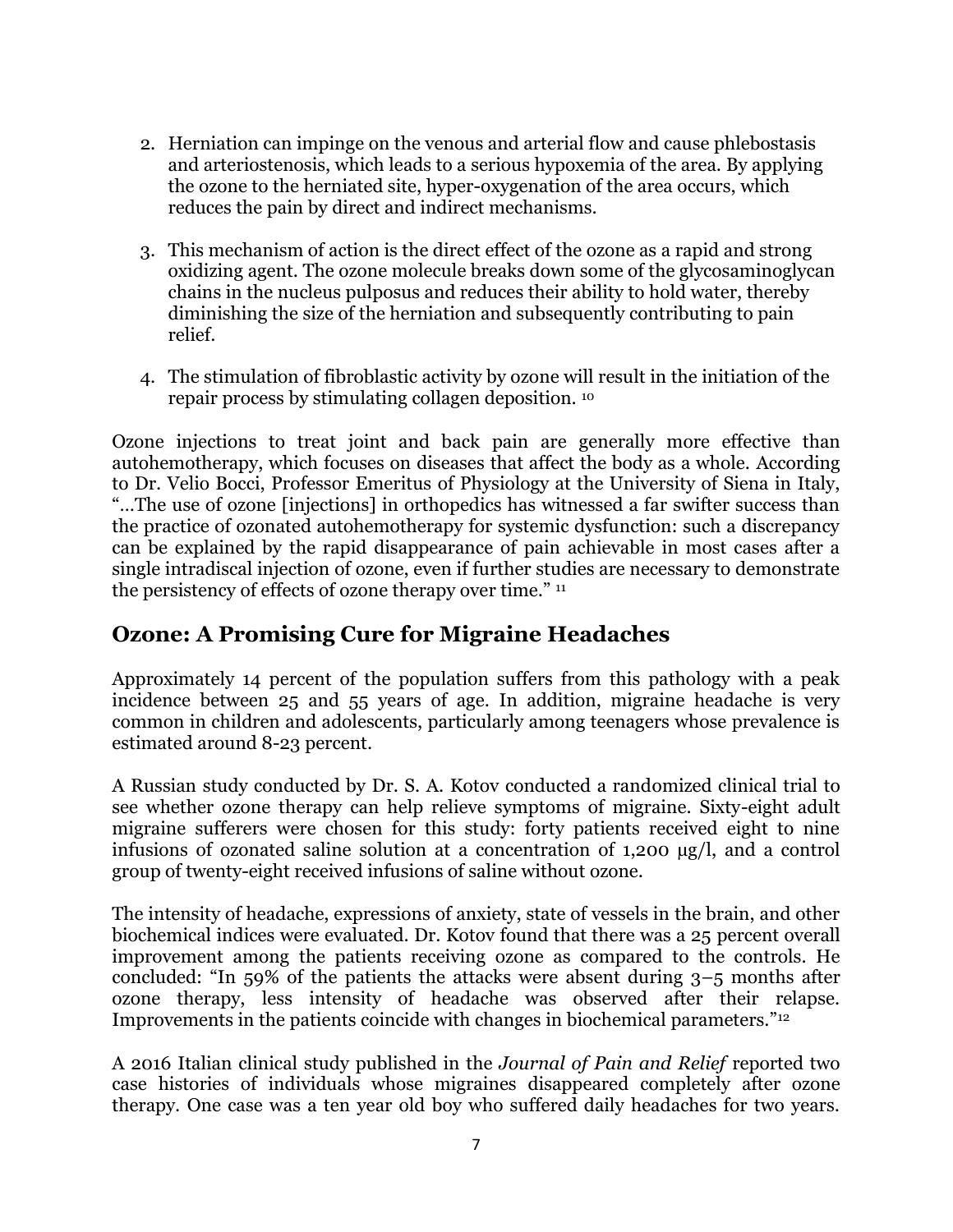After 17 days of treatment via rectal insufflations (two treatments a week), the patient reported an increased sense of wellness and a significant reduction of headache episodes, which completely disappeared immediately after the treatment cycle. Six months after the end of the therapy, the patient reported to have experienced no more than two headache episodes in a month.

The other patient was a 51-year old female schoolteacher suffering from frequent migraine headaches accompanied by panic attacks. The doctors at the pain clinic administered major autohemotherapy once a week for 18 weeks. At the end of the eighth infusion, the patient reported a complete disappearance of headaches, reduced fatigue at the end of the day, improved mood (especially upon waking) and a greater ability to concentrate. The doctors concluded, "The efficiency of ozone therapy in the treatment of headache is appropriate to be evaluated in further clinical studies with a greater number of patients." 13

While the majority of headaches are caused by tension and do not require medical intervention, roughly 20 percent of the population experience incapacitating headaches that resist medical treatment. Refractory migraines are those that continue persistently despite aggressive attempts to manage them, including medical, behavioral, and alternative modes of treatment.

A novel study was undertaken by Dr. Bernardino Clavo and his colleagues at the Chronic Pain Unit, Research Unit, and the Departments of Radiation Oncology and Neurology at the Dr. Negrin University Hospital, Las Palmas, Spain, along with Dr. Velio Bocci of the Department of Physiology at the University of Siena, Italy.

Five patients were chosen for this study. All had suffered from severe/persistent headache that did not respond to standard headache management (including 5-HT1 agonist triptan drugs). Patients were treated with ozone therapy in the form of major autohemotherapy. The procedure involved venous blood drawn into a sterile single-use glass bottle containing anticoagulant, gently mixed with an equal volume of an ozoneoxygen gas mixture, pre-filtered through a sterile 0.20-lm filter and slowly re-infused back into the donor patient via the antecubital vein in the arm.

Outcomes were measured by analgesia requirements, days of sick leave due to headache, number of headache events, and pain intensity according to the visual analogue scale (VAS). Outcomes were recorded at three time points: pre-ozone therapy, post-ozone therapy, and before the last follow-up (mean:  $64.6 - 36.8$  months).

One month before ozone treatment began, the median number of severe headache episodes was 20 a month, with 80 reported episodes over six months before the ozone therapy began. One month after ozone therapy sessions concluded, zero events were reported. After six months, zero severe headache events were reported. The VAS scores also recorded a large decrease in headache pain in general. In the six month period before the study, 60 percent of the patients had to take time off from work due to headache pain. A follow-up after five years after ozone therapy, patients reported no sick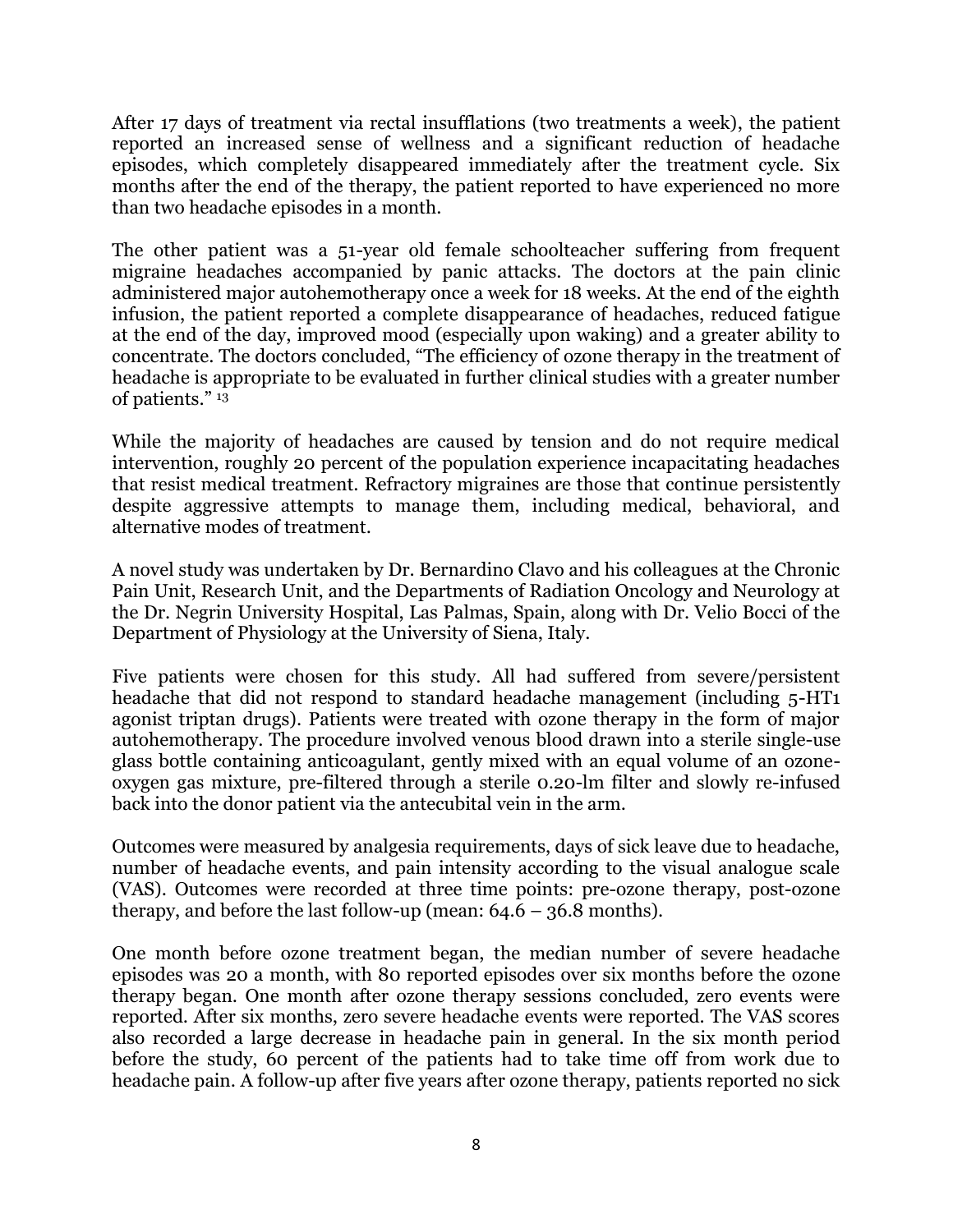days due to headache pain. All patients stopped using triptan drugs, primarily used to treat migraine and cluster headaches.

The researchers concluded, "Ozone therapy decreased headache episodes and pain severity over a protracted period." They added, "This novel approach is effective and merits further research."<sup>14</sup>

## **Ozone: A Cure for Fibromyalgia?**

Fibromyalgia is a chronic disease affecting over five million Americans. Its exact cause is unknown but is believed to involve psychological, genetic, neurobiological, and environmental factors. Although generalized pain is considered to be the primary symptom, many other associated symptoms are common, especially sleep disturbance, chronic fatigue, anxiety, and depression.

A pilot study was undertaken by researchers at the Universities of Granada and Almeria in Spain along with scientists from the Ozone Research Center in Cuba to evaluate the effectiveness and tolerability of ozone therapy by rectal insufflation as an add-on therapy in fibromyalgia management.

A total of 36 patients diagnosed with fibromyalgia (33 women and 3 men) were recruited for this study. They received 24 sessions of ozone therapy during a 12-week period. At each session, the administered dose of ozone was 8mg (200mL of gas, at a concentration of 40 µg/mL). Ozone sessions were given five days a week during the first two weeks, twice a week from weeks 3–6, and weekly from weeks 7–12. A Fibromyalgia Impact Questionnaire was the main measure of outcome, and was administered when the study began and at weeks 4, 8, and 12. Secondary outcome measures, administered at the beginning and end of the study included the Pittsburgh Sleep Quality Index, the Beck Depression Inventory, the State and Trait Anxiety Inventory, and the SF-12, the abbreviated form of the Short Form Health Survey. Adverse reactions to treatment were also recorded.

The researchers found that the total scores of the Fibromyalgia Impact Questionnaire decreased significantly during the study period, with the decrease being observed in the first four weeks of the study. Significant improvement was also seen both in depression scores and in the Physical Summary Score of the SF-12. Most of the positive effects of ozone therapy had to do with a reduction of physical symptoms, but depression was reduced in 47 percent of the patients. Transient meteorism (distention of the abdomen due to air or gas in the intestine) after ozone therapy sessions was the most frequently reported side effect, and impacted approximately 36 percent of the patients at some point during treatment.

The researchers concluded that "At the dose and number of sessions used in this study, ozone therapy by rectal insufflation seems to be beneficial for physical symptoms and depression of fibromyalgia."<sup>15</sup>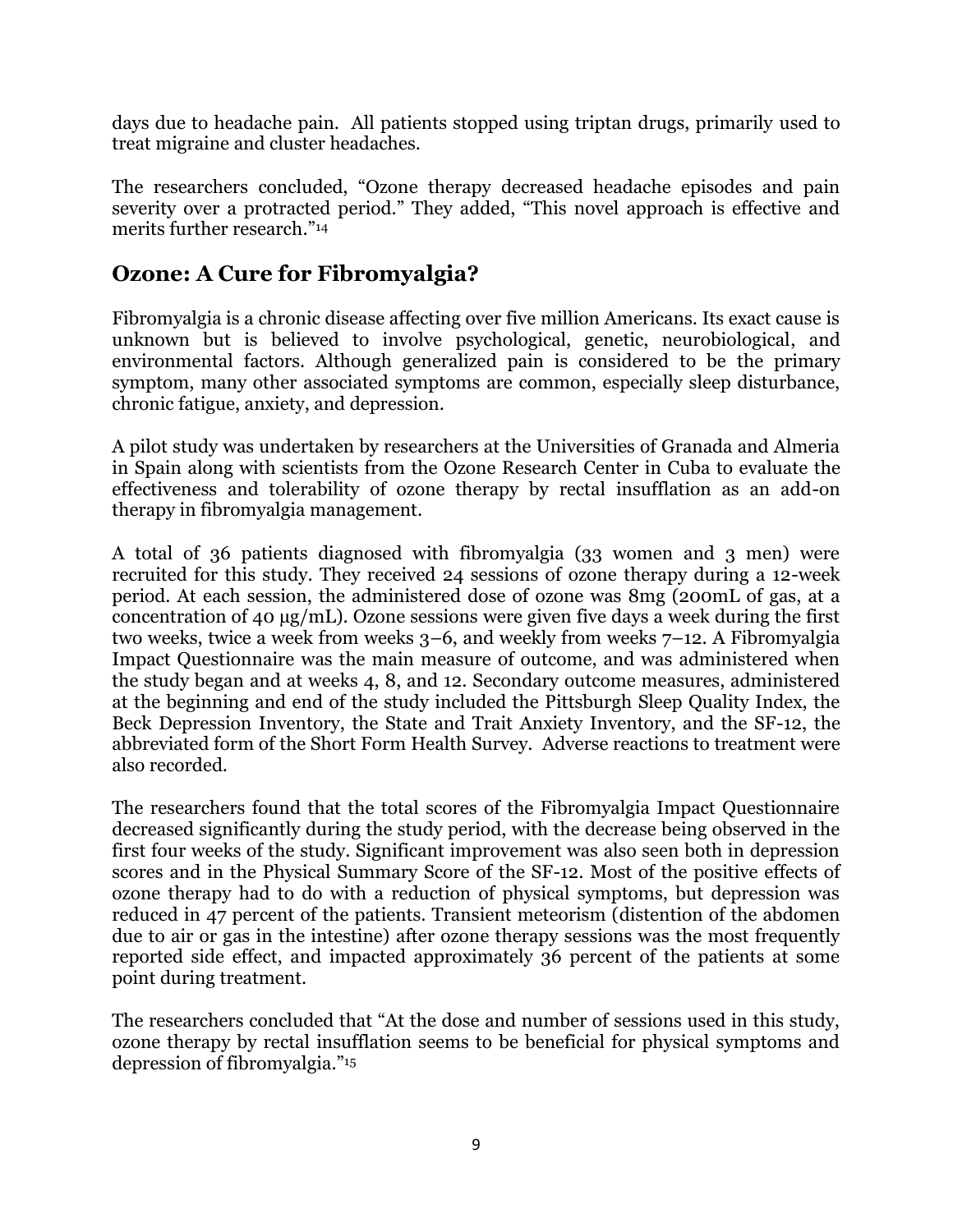In *The New Oxygen Prescription*, I cover a wide variety of clinical research into how ozone and hydrogen peroxide can treat musculoskeletal problems, including arthrosis, herniated disc pain, lumbar sciatic pain, spondylolsys, joint pain and Prolozone therapy, mandibular osteomyelitis, osteoarthritis, osteoporosis, rheumatoid arthritis, TMD/TMJD pain, failed back surgery syndrome, migraine and fibromyalgia.

# **Summing Up: Benefits of Oxygen-Ozone Treatment**

Besides providing a shorter recovery time and lower complication rate than surgery, ozone therapy can eliminate the need for opioids and other pain medications for many pain-related problems. Benefits of oxygen-ozone therapy include:

- It is minimally invasive.
- It is an outpatient procedure that requires no hospital stays.
- It takes little time to administer.
- It costs much less than drugs or surgery.
- It is a relatively pain-free procedure.
- There are no adverse side effects.
- It will not lead to addiction.

#### **Why Isn't Oxygen-Ozone Therapy More Widely Used in the United States?**

With hundreds of clinical studies showing that oxygen-ozone injections are a low-risk and high-reward treatment for joint and back pain, you may wonder why they aren't readily available in the United States. Oxygen therapies like ozone have been proven in both clinical trials and regular medical practice to be safe and effective in Europe, Australia, China, India and Cuba. Although an estimated 15,000 European practitioners legally use ozone therapy, the number of physicians using ozone in North America is small, due in part to the fact that information about therapeutic ozone is not provided in medical schools. The medical establishment does not advocate the use of ozone therapies and often discourages or prevents licensed physicians from using them. In the United States, physicians have been threatened with having their licenses revoked if they administer ozone to their patients. Clinics have been closed down and practitioners have been threatened with jail.

A major reason for this lack of interest in ozone therapies has to do with money and profit: ozone is *non-patentable*, has the ability to treat a wide range of health problems through various types of applications. It is also easy and inexpensive to produce and utilize in a medical setting. There are simply no financial incentives to incorporate ozone into traditional money-driven medical practice. Ozone therapy poses a real threat to the continued dominance of the medical establishment: the pharmaceutical industry, medical centers and physicians who are accustomed to providing expensive drugs, surgery and other complex medical procedures for the treatment of acute and chronic pain.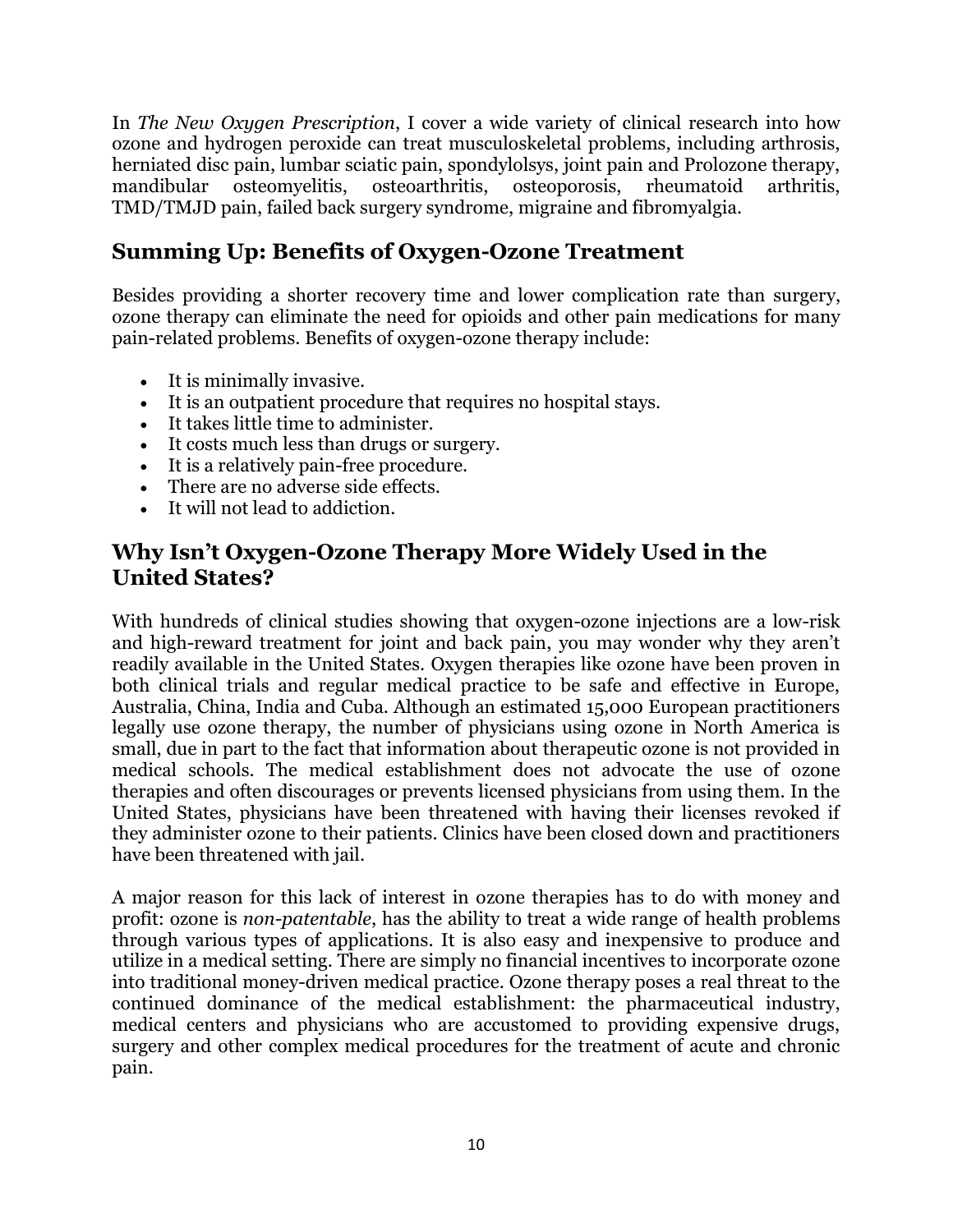Medical ozone forms the "cutting edge" of a new healing paradigm for treating pain. It is a safe, effective, inexpensive and *non-addictive* form of medical therapy. As more people discover the value of these therapies, there will be greater consumer demand. As more health care consumers and their physicians become acquainted with the value of therapeutic ozone, it will become a valuable part of mainstream medical therapy.

Advocates of alternative therapies are continually amazed that oxidative modalities like ozone therapy have made up part of the medical mainstream in many European countries and in Cuba for decades, yet are still viewed as "experimental" and "unproven" in North America. The medical literature is replete with well-researched peer-reviewed articles that testify to the safety and effectiveness of these therapies in a wide range of medical applications. Government funding for further research is essential, and it's time to demand it.

The fact that these therapies have not been objectively studied and evaluated—let alone approved—by the U.S. Food and Drug Administration is a slap in the face to health care consumers who need access to inexpensive, safe, and effective methods to prevent disease, improve their health and reduce or eliminate pain. To continually neglect a promising healing modality—especially one that is accepted in other countries and already used on millions of patients—is nothing short of criminal, especially in light of the current opioid epidemic, a national tragedy.

Over the years, the government has responded to demands for change, albeit reluctantly. Pressure from consumers has finally brought about new FDA dietary recommendations and has made non-Western modalities like acupuncture legally accepted in the United States. Can pressure from health care consumers who demand FDA evaluation and approval of oxidative therapies produce similar results?

#### NOTES

<sup>1</sup> Marie Theres Jacobs, "Adverse Effects and Typical Complications in -Ozone-Oxygen Therapy," *Ozonachrichten* 1982, no. 1:193–201.

<sup>2</sup> Patrick Radden Keefe, "Empire of Pain," *The New Yorker*, XCIII: 34 (October 30, 2017): 34.

<sup>3</sup> Visit [www.opensecrets.org](http://www.opensecrets.org/). Search for the term "pharmaceuticals / health products" for more recent articles on this topic.

<sup>4</sup> "Opioid Overdose: Understanding the Epidemic," https://www.cdc.gov/drugoverdose/epidemic/index.html.

5 International Scientific Committee on Ozone Therapy. *The Madrid Declaration on Ozone Therapy*, 2nd edition (Madrid: International Scientific Committee on Ozone Therapy, 2015), 27– 28.